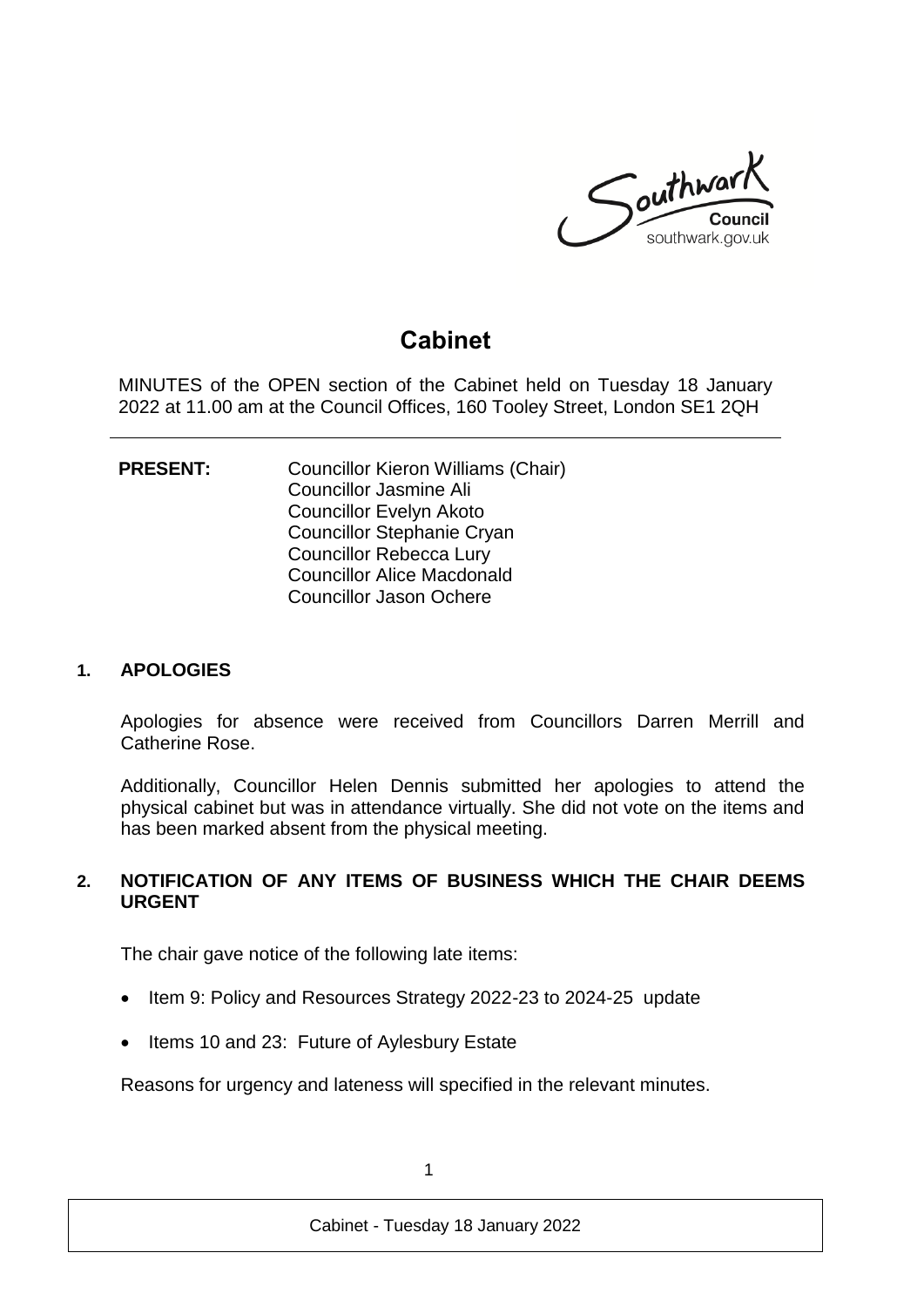### **3. NOTICE OF INTENTION TO CONDUCT BUSINESS IN A CLOSED MEETING, AND ANY REPRESENTATIONS RECEIVED**

There were none.

# **4. DISCLOSURE OF INTERESTS AND DISPENSATIONS**

There were none.

### **5. PUBLIC QUESTION TIME (15 MINUTES)**

There were none.

### **6. MINUTES**

### **RESOLVED:**

That the minutes of the meeting held on 7 December 2021 be approved as a correct record and signed by the chair.

### **7. DEPUTATION REQUESTS**

A number of deputation requests were received in respect of Item 16: Bankside Yards, appropriation for planning services, which were not heard by cabinet. The leader confirmed that arrangements had been put in place for contact to be made with these groups separately.

### **8. HOUSING REVENUE ACCOUNT - FINAL RENT-SETTING AND BUDGET REPORT 2022-23**

### **RESOLVED:**

- 1. That a rent increase of 4.1% for all directly and tenant managed (TMO) housing stock within the housing revenue account (HRA) (including estate voids, sheltered housing and any residual hostels) with effect from 4 April 2022 be agreed. This is the maximum permitted under the Rent Standard 2020.
- 2. With regard to other HRA wide charges, that tenant service charges, comprising estate cleaning, grounds maintenance, communal lighting and door entry maintenance be increased as set out in paragraphs 26 to 28 of the report be agreed with effect from 4 April 2022.
- $\mathfrak{D}$ 3. That the proposed changes to sheltered housing service charges as set out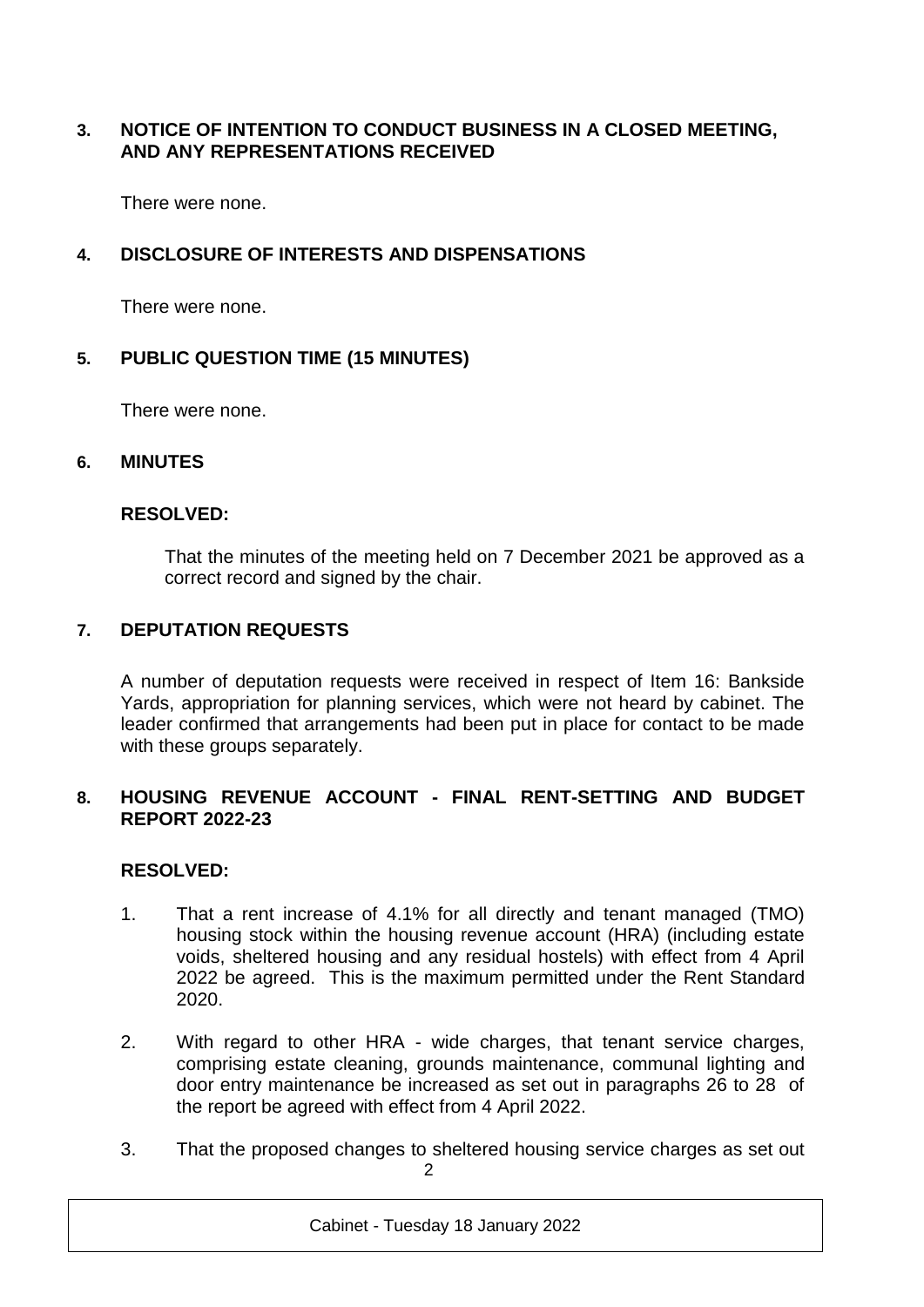in paragraphs 29 and 30 of the report with effect from 4 April 2022 be agreed.

- 4. That changes to charges for garages and other non-residential facilities as set out in paragraphs 31 and 32 of the report with effect from 4 April 2022 be agreed.
- 5. That the changes to district heating and hot water charges as set out in paragraphs 33 to 39 of the report with effect from 4 April 2022 be agreed.
- 6. That a pilot project to explore ways in which additional pandemic-driven support may be provided be established as set out in paragraphs 45 and 46 of the report.
- 7. That the HRA budget proposals set out in the report be agreed and it be noted that these changes ensure a balanced budget is set as required by statute.
- 8. That the commitments made in December 2021 to ensure that savings made are primarily based on efficiencies be reaffirmed, and where staffing reductions form part of any said savings, that due consultation and process is followed with trade unions.

# **9. POLICY AND RESOURCES STRATEGY 2022-23 TO 2024-25 UPDATE**

It was not possible to circulate the report five clear days in advance of the meeting. The chair agreed to consider this item urgently as the council was committed to publishing budget proposals at the earliest possible opportunity to ensure they were available to the public for comments and questions. Presenting the report to cabinet on 18 January 2022 gives the opportunity for debate prior to presentation of budget figures to cabinet on 1 February 2022. Under the council's constitution, there is a requirement for the overview and scrutiny committee to review and challenge budget proposals and this is due to take place on 24 January 2022.

### **RESOLVED:**

- 1. That the outcome of the Provisional Local Government Finance Settlement published on 16 December 2021 (paragraphs 19-20 of the report) be noted.
- 2. That it be noted, as reported to cabinet on 7 December 2021, the intention remains to prepare a balanced one year 2022-23 budget for approval by cabinet in advance of council assembly in February 2022.
- 3. That the revised budget gap of £1.6m, down from £6m in December be noted.
- 4. That it be noted that the budget proposals for 2022-23 contained within the report include: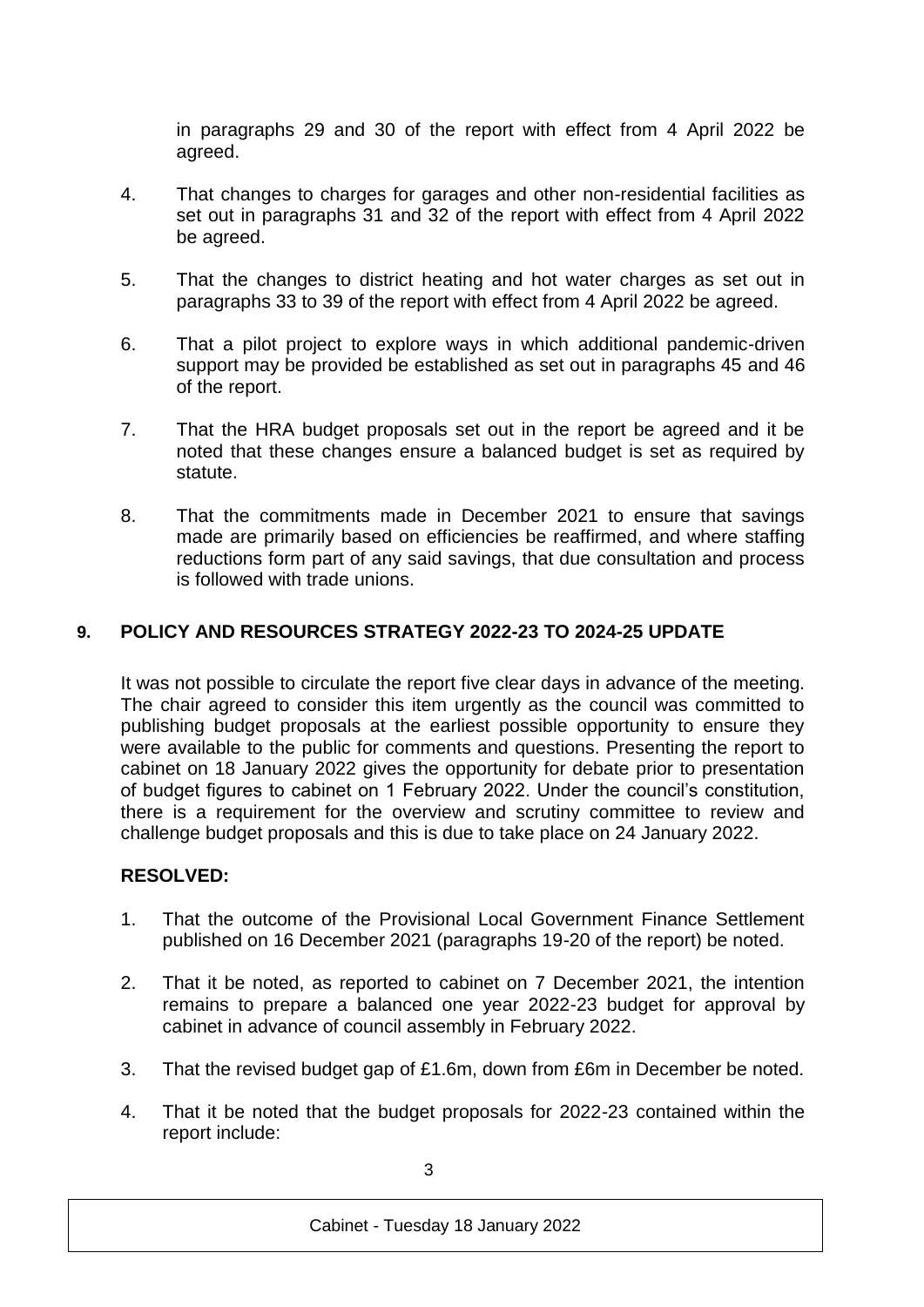- Un-ringfenced Settlement Funding Assessment grant of £153.6m, a modest increase of £1.1m on 2021-22
- Other grant income of £89.6m, an increase of £11.4m on 2021-22 but including £8m of one-off Services Grant funding and an increasing amount of ring-fencing
- Estimated retained business rates income of £17m, a decrease of £1.9m from 2021-22
- Estimated council tax revenues of £128.548m, including a council tax increase of 2.99% (1% adult social care precept and 1.99% general increase)
- A forecast deficit on the collection fund in 2021-22 of £2m after allowing for spreading adjustments
- Pay provision and contractual inflation of £7.3m.
- 5. That the draft updated Fairer Futures Medium Term Financial Strategy (including Budget Principles) at Appendix G of the report be noted.
- 6. That it be noted that the Greater London Authority (GLA) is expected to increase its council tax precept by 8.8% following publication of the Mayor's draft budget in late December.
- 7. That it be noted that the GLA council tax precept is due to be set on the 24 February, one day after council assembly sets the budget for Southwark, therefore a council tax setting committee will need to be convened.
- 8. That the current budget options proposed to help achieve a balanced 2021-23 budget (Appendices B to E of the report) be noted including:
	- Efficiency savings of £6.962m
	- Net income increase of £4.831m
	- Savings impacting on services of £3.665m
	- Commitments and growth of £19.564m.
- 9. That it be noted that, in order to ensure that the base budget is on a secure financial footing a number of commitments are proposed for 2022-23, including £6m for temporary accommodation.
- 10. That the proposed fees & charges schedules as set out in Appendix F of the report be approved.
- 11. That the departmental narratives and the ongoing equality analyses of the budget proposals (Appendix A of the report) be noted.
- 12. That officers be instructed to undertake further consultation for new budget options where necessary or appropriate and
- 4 13. That it be noted that the report and accompanying schedules will be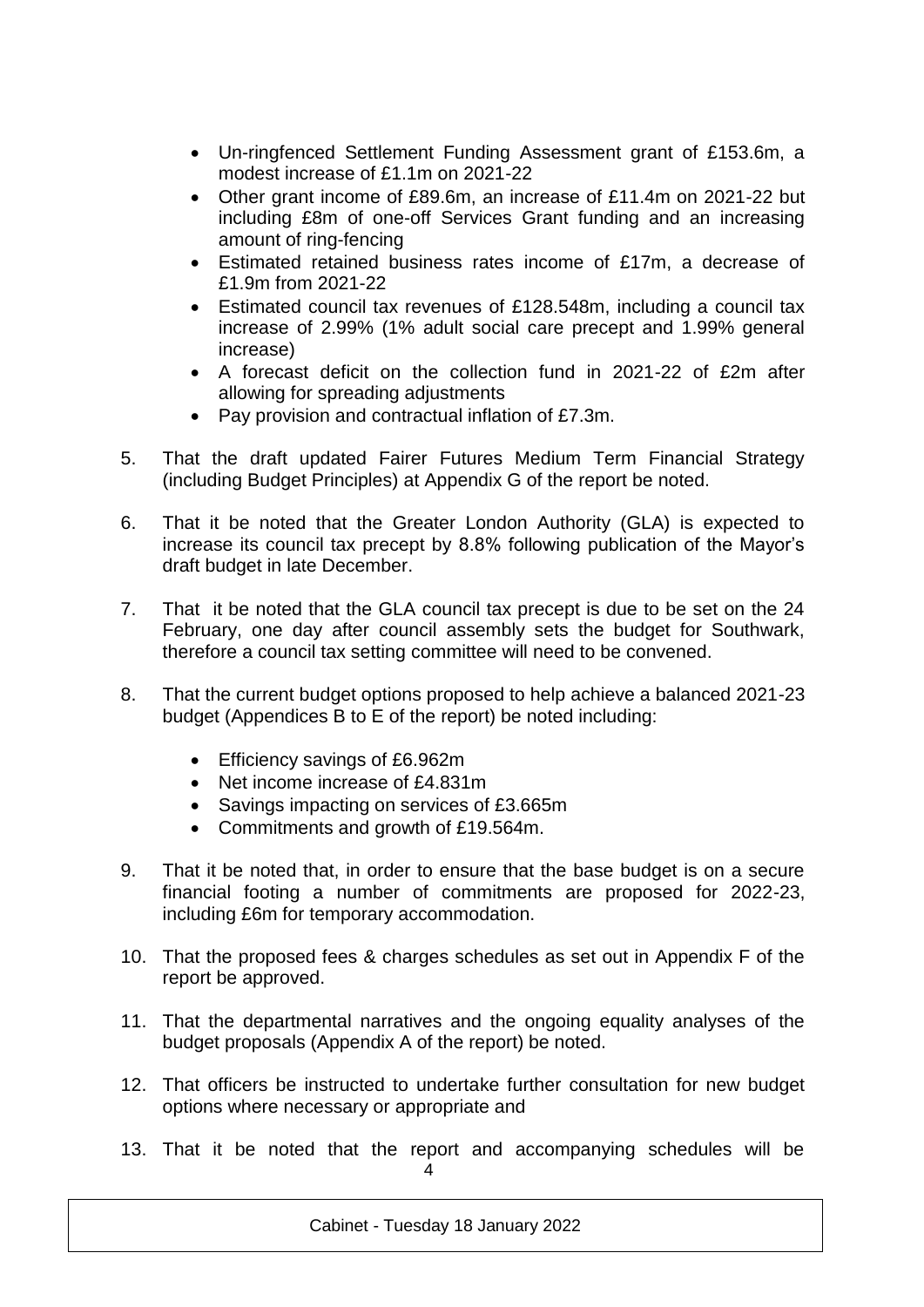considered by overview and scrutiny committee on 24 January 2022 and that any recommendations arising will be considered for inclusion in the final report to cabinet on 1 February 2022 for recommendation to council assembly on 23 February 2022.

# **10. FUTURE OF AYLESBURY ESTATE**

It was not possible to circulate the report five clear days in advance of the meeting. The chair agreed to consider this item urgently as it was the intention of both parties to conclude the variation agreement shortly. The details set out in the report including the financial implications need to be formally agreed by cabinet in advance of the legal documents being completed.

### **RESOLVED:**

- 1. That the expenditure of a further £29.8m on acquisitions in future phases of the Aylesbury Estate programme be approved.
- 2. That the contractual and leasehold acquisition variations to the original project budget for the Aylesbury Estate programme of £13.32m be approved.
- 3. That the expenditure of £165,000 as discretionary payments to council tenants from later phases of the Aylesbury programme moving to new homes on Plot 18 be approved.
- 4. That authority to negotiate and approve a further variation of the development partnership agreement with Notting Hill Genesis be delegated to the strategic director of housing and modernisation in consultation with the strategic director of finance and governance, the leader and relevant cabinet members and to conclude that variation.
- 5. That the variations to the housing investment programme as set out in the closed report to accommodate the financial implications of this proposed development partnership agreement (DPA) variation be approved.
- 6. That it be noted that a report will be presented to a future cabinet meeting on the revised way forward for rebuilding the Aylesbury estate, to provide more council homes and to make the estate greener, working hand in hand with Aylesbury estate residents.

**NOTE:** In accordance with the provisions of Rule 20 Access to Information rules (decisions for urgent implementation), the chair of overview and scrutiny committee has agreed that this item may be treated as a matter of urgency and is therefore not subject to call-in).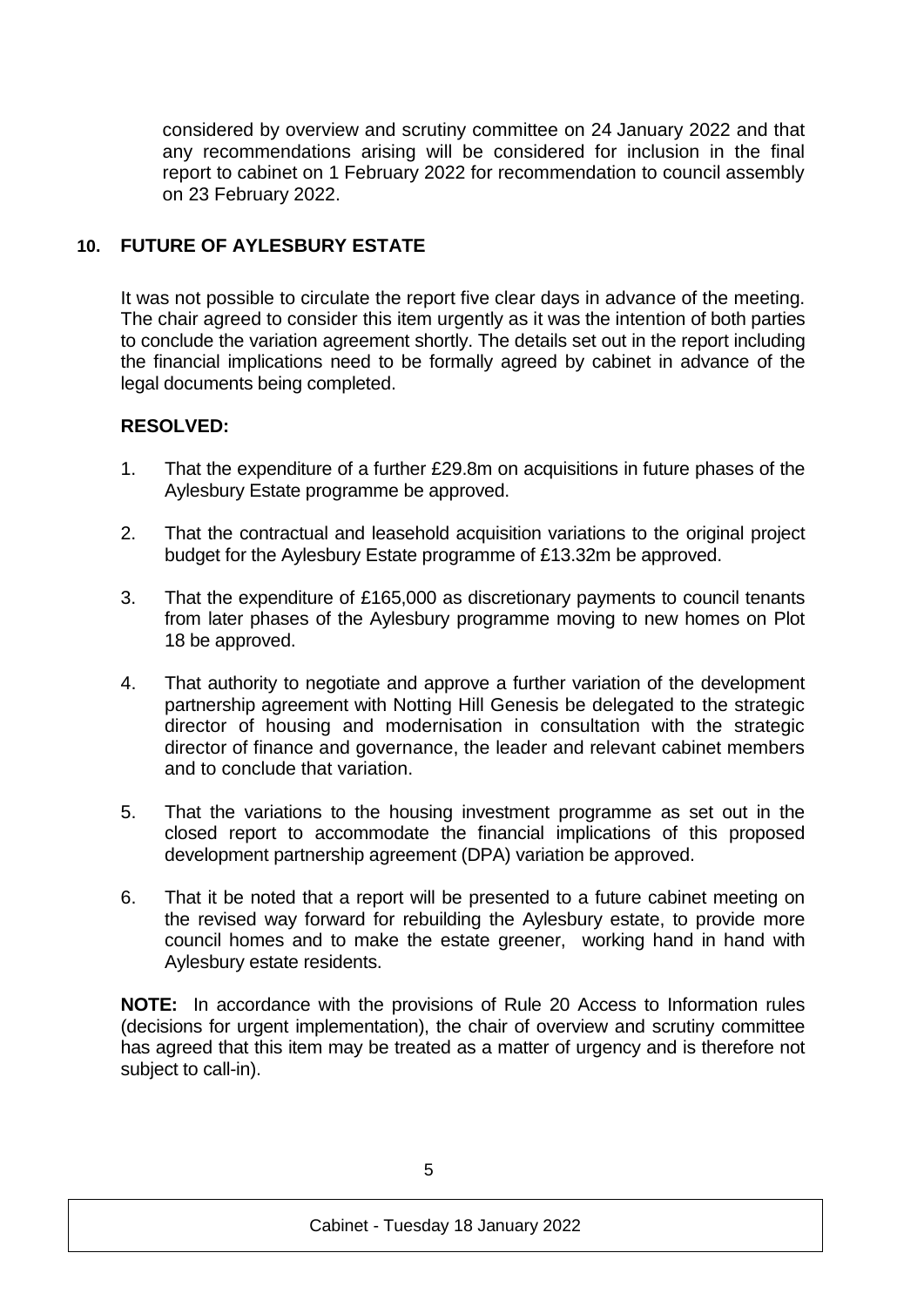### **11. ADMISSION ARRANGEMENTS FOR COMMUNITY PRIMARY SCHOOLS – SEPTEMBER 2023**

### **RESOLVED:**

- 1. That the Southwark Community Primary Schools Admission Arrangements ("the Arrangements") for September 2023 onwards as set out in Appendix 1 of the report be agreed.
- 2. That the Published Admissions Numbers (PANs) for primary community schools for September 2023 onwards as set out in Appendix 2 of the report be agreed.

#### **12. SOUTHWARK COORDINATED ADMISSION SCHEMES FOR PRIMARY, JUNIOR AND SECONDARY ADMISSIONS 2023**

### **RESOLVED:**

That the 2023-24 coordinated admission schemes for Primary (Reception), Junior (Year 3), Secondary (Year 7) and 14-19 UTC transfer (Year 10) admissions attached as Appendix 1, Appendix 2, Appendix 3 and Appendix 4 of the report be agreed.

#### **13. GATEWAY 2 - CONTRACT AWARD COMMUNITY REABLEMENT SERVICE**

#### **RESOLVED:**

- 1. That the award of a contract for community re-ablement provision to MiHomecare Limited to deliver an estimated 1,400 hours per week for a period of three (3) years from 1 June 2022 with an option to extend for a further two (2) years (1+1) for an estimated maximum annual contract value of £1.4m and a whole life contract value of £7m be approved.
- 2. That it be noted that the current contract expires on the 4 January 2022 and approval will be sought via a Gateway 3 contract variation report for the extension of the current contract for a further 5 months to cover the period until the new contract starts on the 1 June 2022, and that an internal occupational therapist assistant (OTAs) team has been established to work alongside the successful provider.

### **14. HOME PURCHASE GRANT (CASH INCENTIVE) FUNDING**

#### **RESOLVED:**

1. That an amendment to the policy for funding the home purchase grant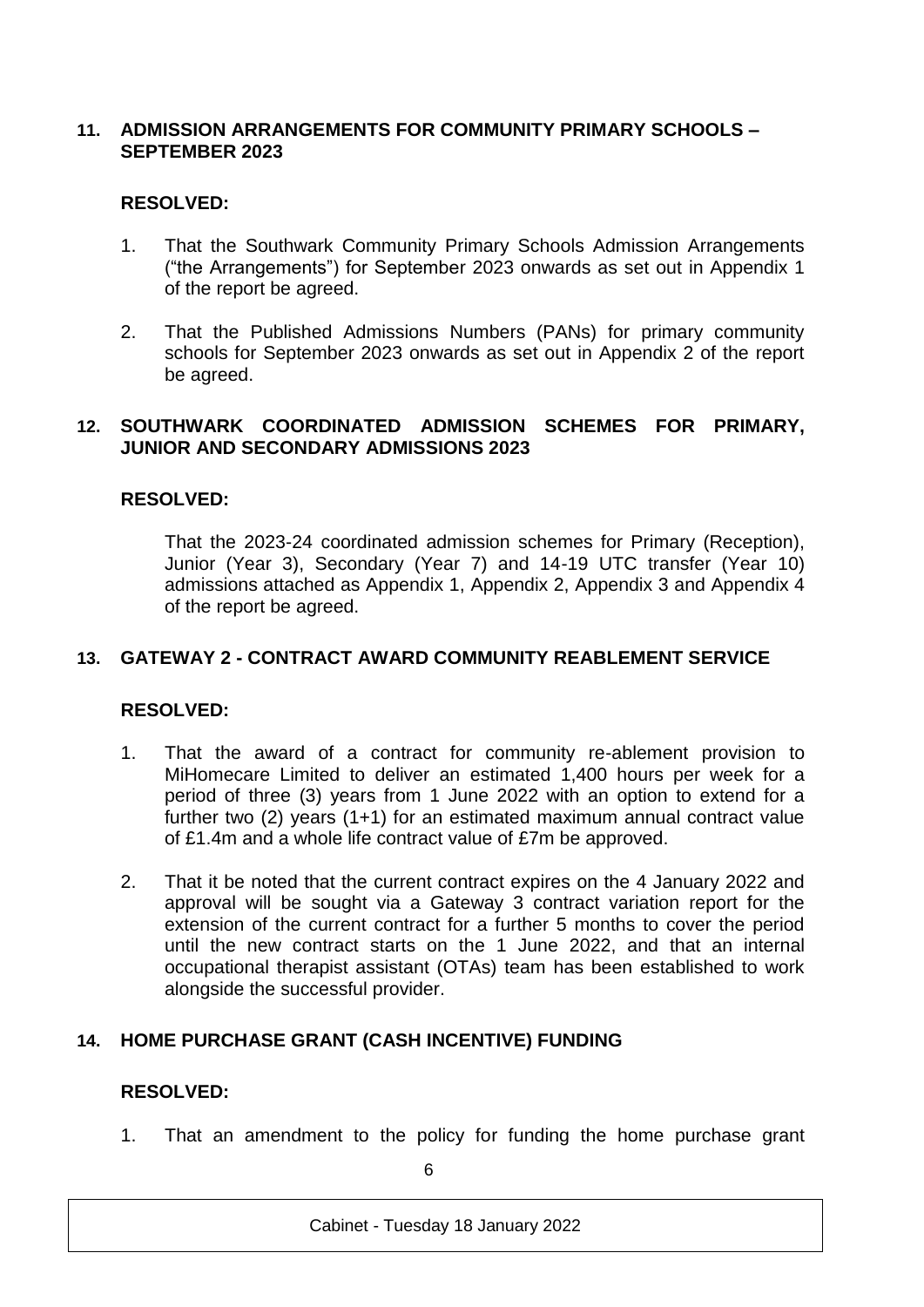scheme to enable it to be funded from all resources available to support the council's housing investment programme where permitted rather than solely from capital receipts arising from social homebuy sales be approved.

2. That a variation to the housing investment programme to make available a sum of £2,150,000 for the home purchase grant scheme in 2022-23 to allow the backlog of applications to be cleared be approved.

### **15. TECHNOLOGY AND DIGITAL SERVICE - DIGITAL INCLUSION REPORT 2022- 2025**

### **RESOLVED:**

- 1. That progress against the previous suite of strategies as agreed by cabinet be noted.
- 2. That the refreshed vision, outcomes and deliverables contained in the technology and digital strategy be agreed.
- 3. That it be noted that following the agreement to the technology and digital service, inclusion strategy, a portfolio of projects and programmes phased over the three years of the strategy will be implemented and monitored through the technology transformation and digital delivery portfolio review groups and the technology and digital strategy board.

# **16. BANKSIDE YARDS - APPROPRIATION FOR PLANNING PURPOSES**

Cabinet heard representations from local ward councillor, Councillor David Noakes and a local resident.

### **RESOLVED:**

That it be agreed:

- 1. The council entering into an agreement with Ludgate House Limited (LHL) for
	- a) The acquisition by the council of the freehold of the site of the former Ludgate House (title number TGL62703), shown outlined on the plan at Appendix A, and simultaneous grant by the council to LHL of a 999-year lease of the same site. The acquisition will be under section 227 of the Town and Country Planning Act ("TCPA 1990") for the purpose of facilitating the carrying out of development, redevelopment or improvement on or in relation to that land; and
	- b) The acquisition by way of an assignment to the council of LHL's leasehold interest in the Airspace Land (title number TGL54167), shown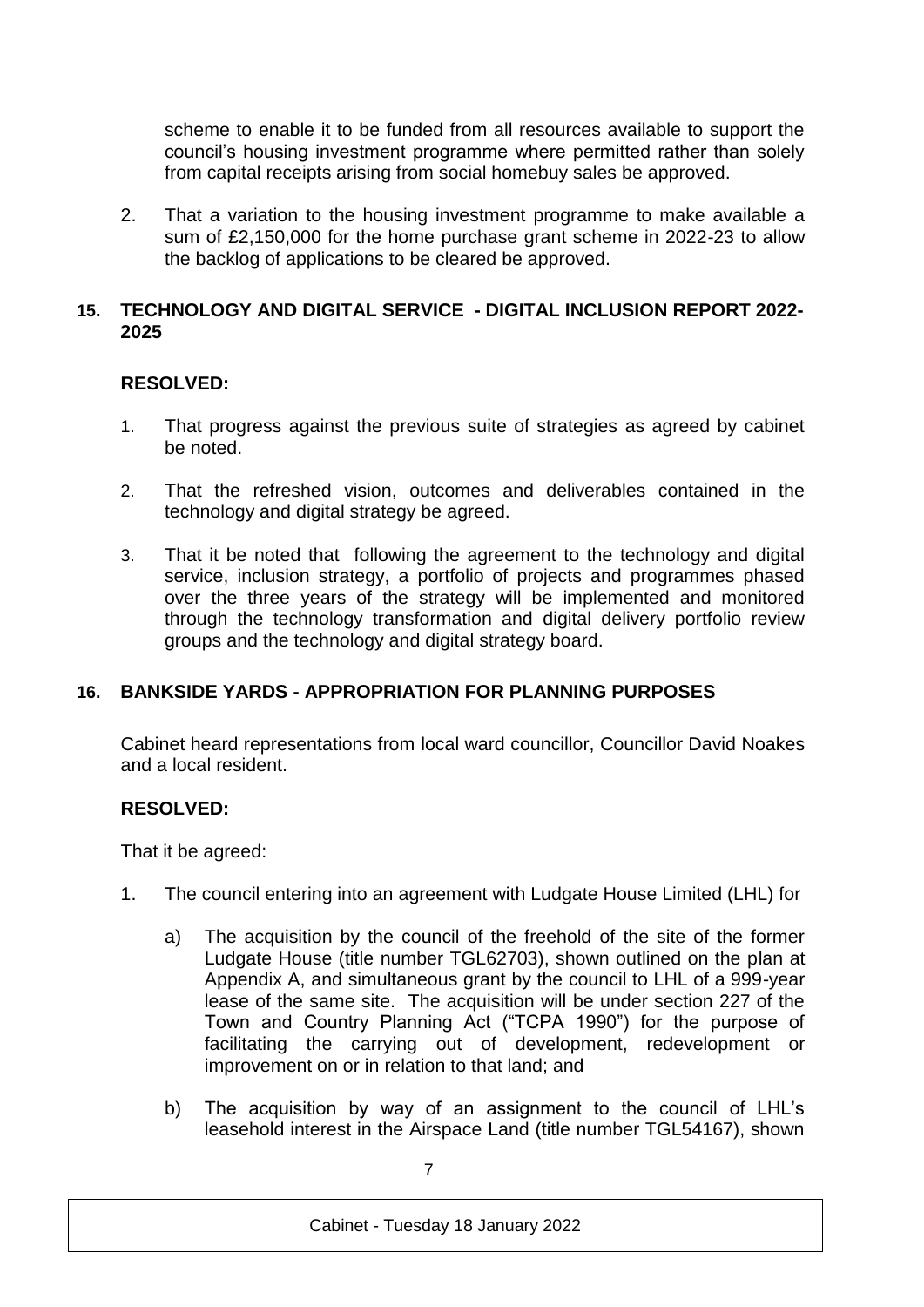outlined on the plan at Appendix B, and simultaneous granting by the Council to LHL of a 249-year sub-lease of the same site. The acquisition will be under section 227 of the TCPA 1990 for the purpose of facilitating the carrying out of development, redevelopment or improvement on or in relation to that land; and

- c) A Put and Call Option between the council and LHL in relation to the site of the former Ludgate House and the Airspace Land, on the principal terms set out in the report.
- 2. The council entering into an agreement with Sampson House Limited (SHL) for
	- a) The acquisition by the council of the freehold of the site of the former Sampson House (contained within title number TGL138850), shown outlined on the plan at Appendix C, and simultaneous granting by the council to SHL of a 999-year lease of the same site. The acquisition will be under section 227 of the TCPA 1990 for the purpose of facilitating the carrying out of development, redevelopment or improvement on or in relation to that land; and
	- b) A Put and Call Option between the council and SHL in relation to the site of the former Sampson House on the principal terms set out in the report.
- 3. That as a pre-condition to the transactions referred to in 1 and 2 above, LHL and SHL enter into agreements, with financial security arrangements, to fully indemnify the council against any costs arising from these arrangements, including, but not limited to, the payment of compensation.
- 4. That the council's intention in acquiring the interests under section 227 of the TCPA 1990 is to enable third party rights that exist over the site of the former Ludgate House, the site of the former Sampson House and the Airspace Land to be overridden pursuant to section 203 of the Housing and Planning Act 2016 ("HPA 2016").
- 5. To delegate to the director of planning and growth authority to:
	- a) Agree detailed terms and conditions for the transactions referred to in 1 and 2 above and to instruct completion of the legal formalities
	- b) Agree detailed terms and conditions for the indemnity agreement referred to in 3 above and to instruct completion of the legal formalities.
	- c) Subject to completion of the agreements referred to in 1, 2 and 3 above, pay compensation properly claimed where due to third parties arising from the interference of their rights over the former Ludgate House site, the former Sampson House site and/or the Airspace Land in accordance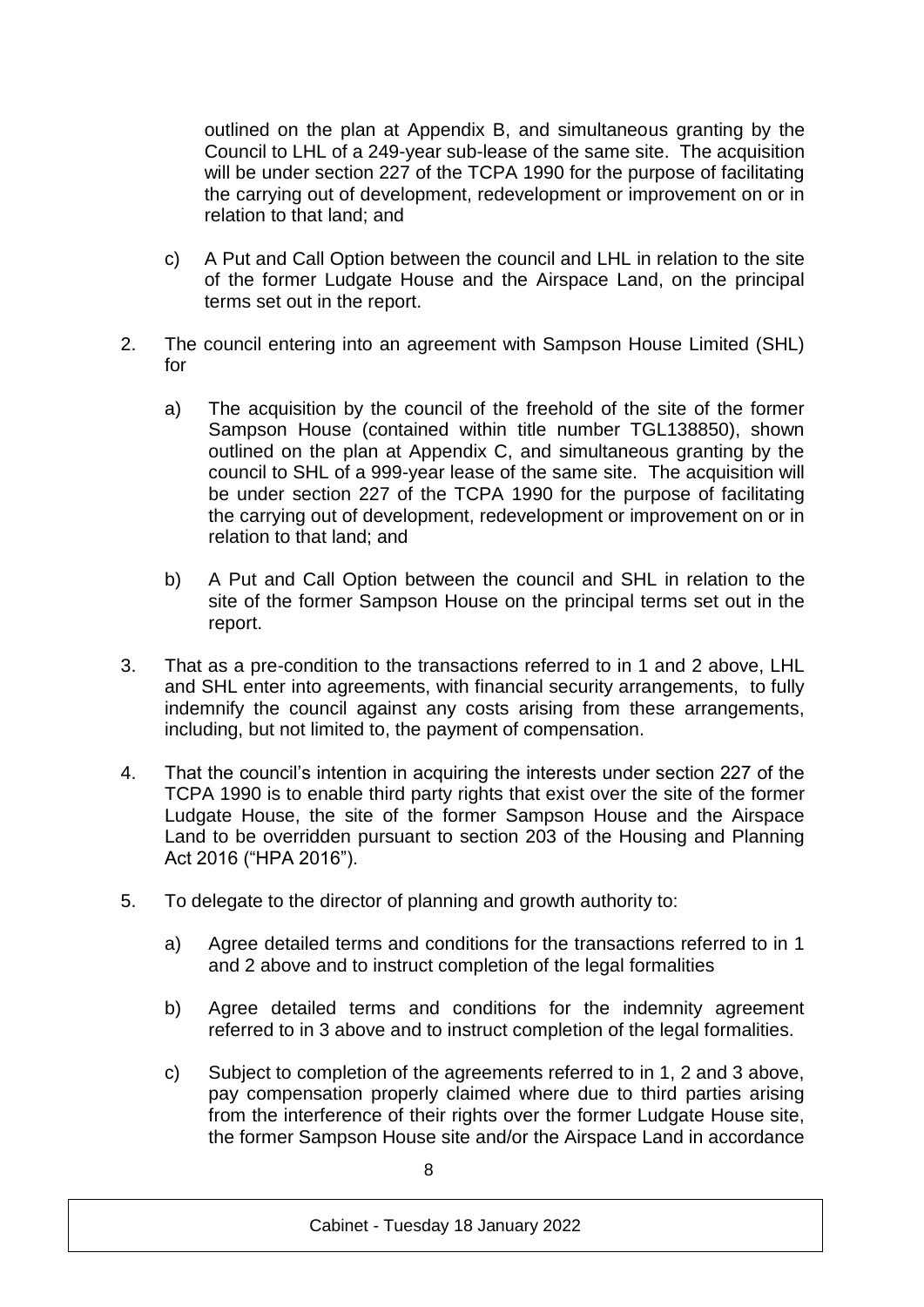with section 204 of HPA 2016;

- d) Defend or settle (as appropriate) any compensation claims referred to the Lands Chamber of the Upper Tribunal in respect of rights that are overridden due to the exercise of the council's powers and to take all necessary steps in respect of any other legal proceedings that relate to the use of the aforementioned powers to override third party private rights over the former Ludgate House site, the former Sampson House site and/or the Airspace Land.
- 6. That the council provides full communication to affected residents of this decision and their continued rights and the impact on them, and continues to require the developer to maintain full communication with residents in addition.

### **17. BARNWELL HOUSE, ST GILES ROAD, CAMBERWELL, LONDON SE5 7RP– DISPOSAL**

# **RESOLVED:**

- 1. That the head of property be authorised to agree terms to dispose of the council's freehold interest in Barnwell House, St Giles Road, Camberwell, London SE5 7RP to Peabody as outlined within the closed report.
- 2. That the earmarking of the capital receipts for the purposes of funding the council's capital programme be authorised.
- 3. That the head of property be authorised to carry out any further negotiations with the purchaser which may be required prior to completion of the transaction.

### **18. BROMYARD HOUSE, LEDBURY ESTATE COMPULSORY PURCHASE ORDER**

### **RESOLVED:**

- 1. That a Compulsory Purchase Order under Section 226 (1)(a) of the Town & Country Planning Act 1990 ("the 1990 Act") for all land and rights within the Phase 1 area of land identified within the plan at Appendix 1 for the purposes of facilitating the redevelopment, development and improvement of the land and securing the delivery of new homes on the site in line with the proposed planning consent ("the Scheme") and thereby securing vacant possession of Bromyard House and the regeneration of the Ledbury Estate be made.
- 2. That the director of planning and growth, in consultation with the director of housing, be authorised on behalf of the council to: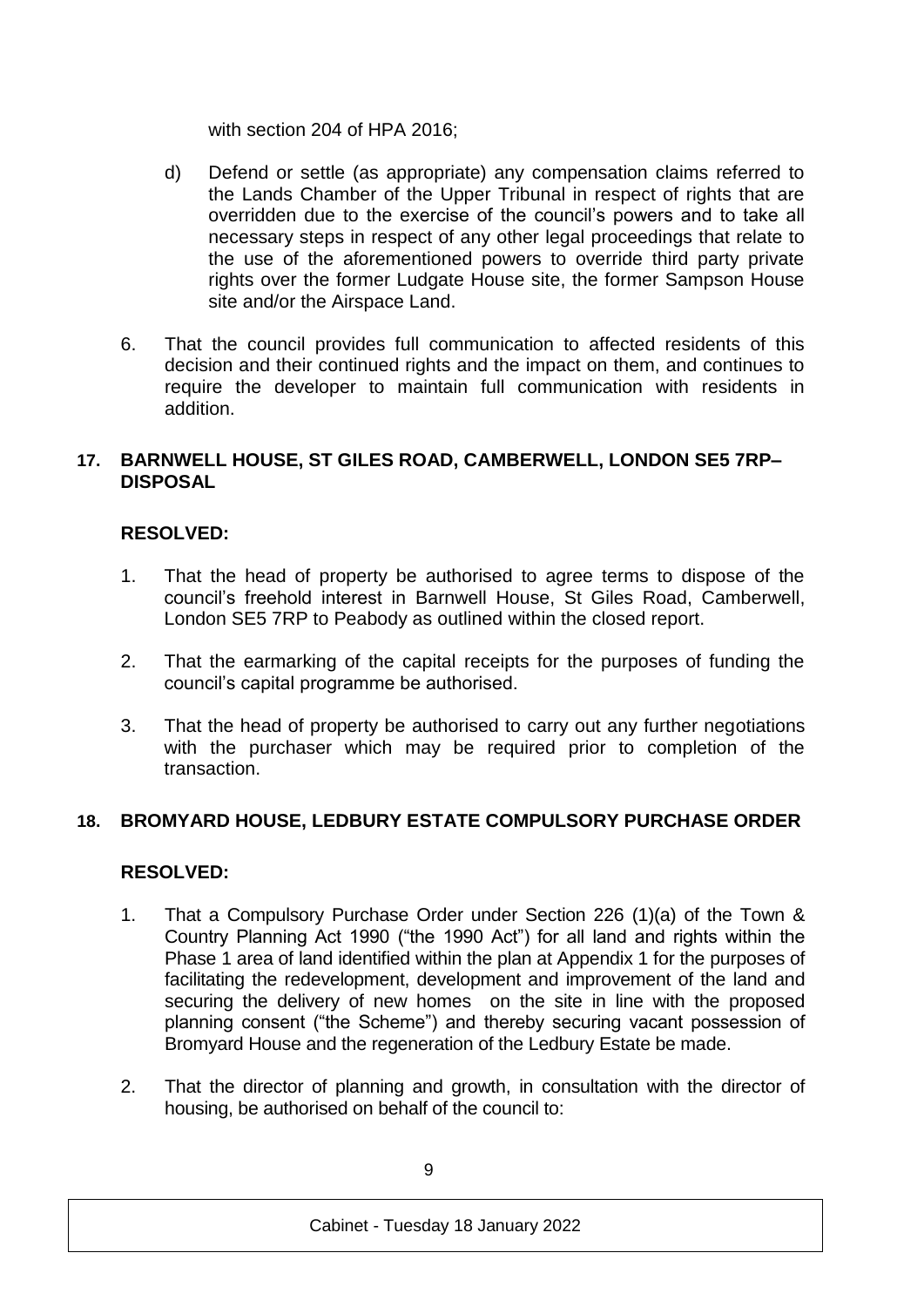- a) Take all necessary steps to secure the making, confirmation and implementation of the Order including the publication and service of all notices and the presentation of the council's case at Public Inquiry should one be called.
- b) Acquire for planning purposes all interests in land and new rights within the CPO area as may be necessary to facilitate the Scheme, either by agreement or compulsorily, including entering into negotiations with any third parties for the acquisition of the land interests and/or for new rights over their land (as appropriate), the payment of compensation and dealing with any blight notices served in connection with the CPO.
- c) Approve agreements with land owners setting out the terms for the withdrawal of objections to the CPO, including where appropriate seeking the exclusion of land or new rights from the CPO or giving undertakings as to the enforcement of the terms of the CPO.
- d) Make any minor additions, deletions or amendments to the extent of the land to be included in the CPO as shown in Appendix 1 should the need arise, so as to include all interests in land and rights required to facilitate the construction, maintenance and use of the Scheme.
- e) Take all necessary actions in relation to any legal proceedings relating to the CPO, including defending or settling (as appropriate) any compensation claims referred to the Lands Chamber of the Upper Tribunal due to the making or implementation of the CPO, and to take all necessary steps in respect of any other legal proceedings that relate to the making, confirmation or implementation of the CPO.
- f) Appoint and/or retain such external professional advisors and consultants as are necessary to assist the council in facilitating the Scheme, including in the promotion of the CPO and the settlement of any compensation claims.

### **19. REPORT OF THE OVERVIEW AND SCRUTINY COMMITTEE - SOUTHWARK'S CLIMATE STRATEGY AND ACTION PLAN**

Councillor Ian Wingfield, chair of overview and scrutiny committee was unable to attend cabinet to present this report but submitted written comments in advance of the cabinet meeting.

### **RESOLVED:**

1. That the recommendations of overview and scrutiny committee arising from representations from Extinction Rebellion Southwark in respect of the council's climate action plan, paragraph 9 of the report be noted.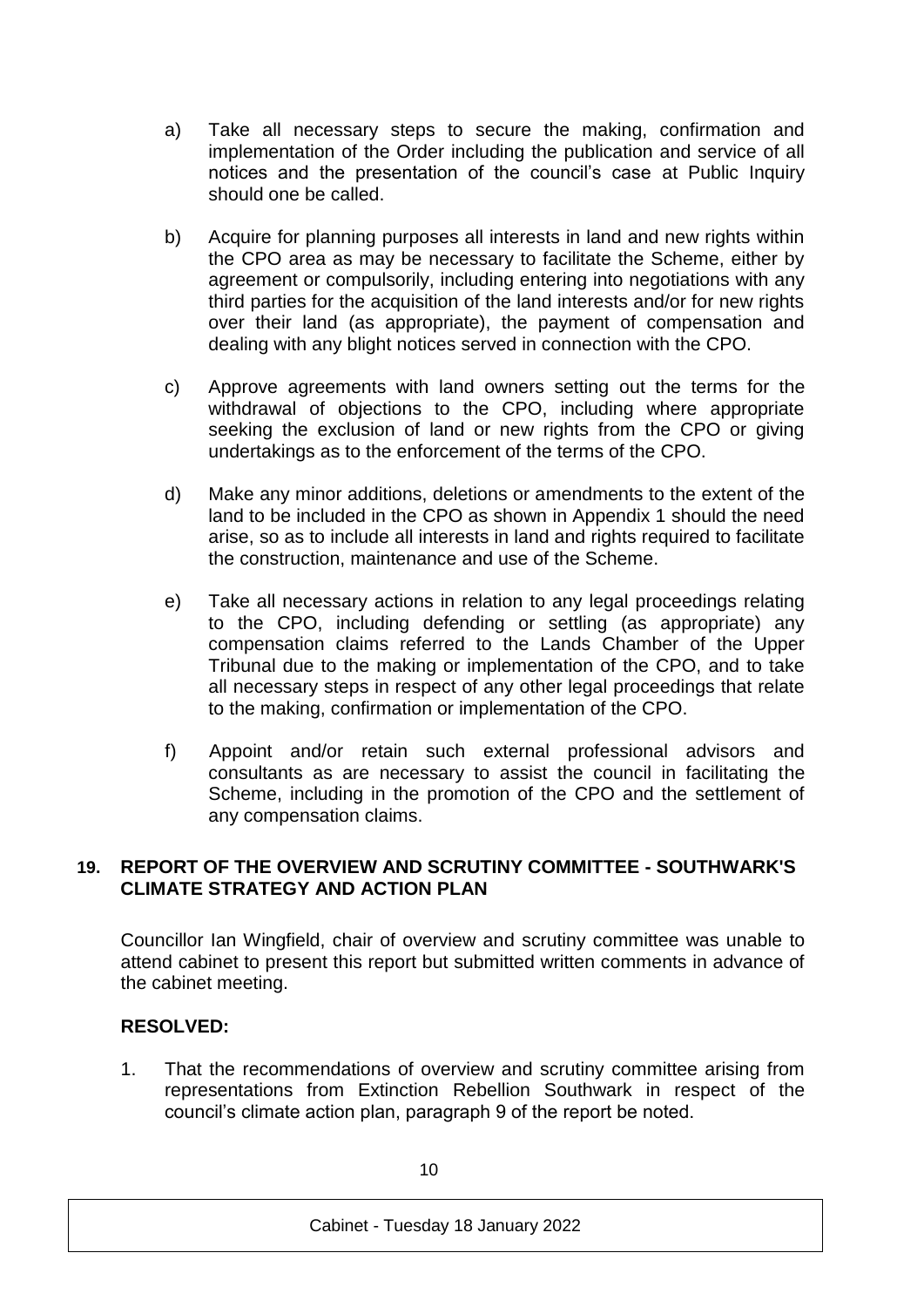2. That the cabinet member for climate emergency and sustainable development reports back to cabinet on the recommendations within eight weeks.

### **EXCLUSION OF THE PRESS AND PUBLIC**

That the press and public be excluded form the meeting for the following items of business on the grounds that they involve the likely disclosure of exempt information as defined in categories 3 and 5 of paragraph 10.4 of the access to information procedure rules of the Southwark Constitution.

The following is a summary of the decisions taken in the closed part of the meeting.

#### **20. MINUTES**

The minutes of the closed meeting on 7 December 2021 were approved as a correct record and signed by the chair.

#### **21. GATEWAY 2 - CONTRACT AWARD COMMUNITY REABLEMENT SERVICE**

The cabinet considered the closed information relating to this item. Please see item 13 for the decision.

#### **22. BARNWELL HOUSE, ST GILES ROAD, CAMBERWELL, LONDON SE5 7RP– DISPOSAL**

The cabinet considered the closed information relating to this item. Please see item 17 for the decision.

#### **23. FUTURE OF AYLESBURY ESTATE**

The cabinet considered the closed information relating to this item. Please see item 10 for the decision.

The meeting ended at 1.10pm.

#### **CHAIR:**

#### **DATED:**